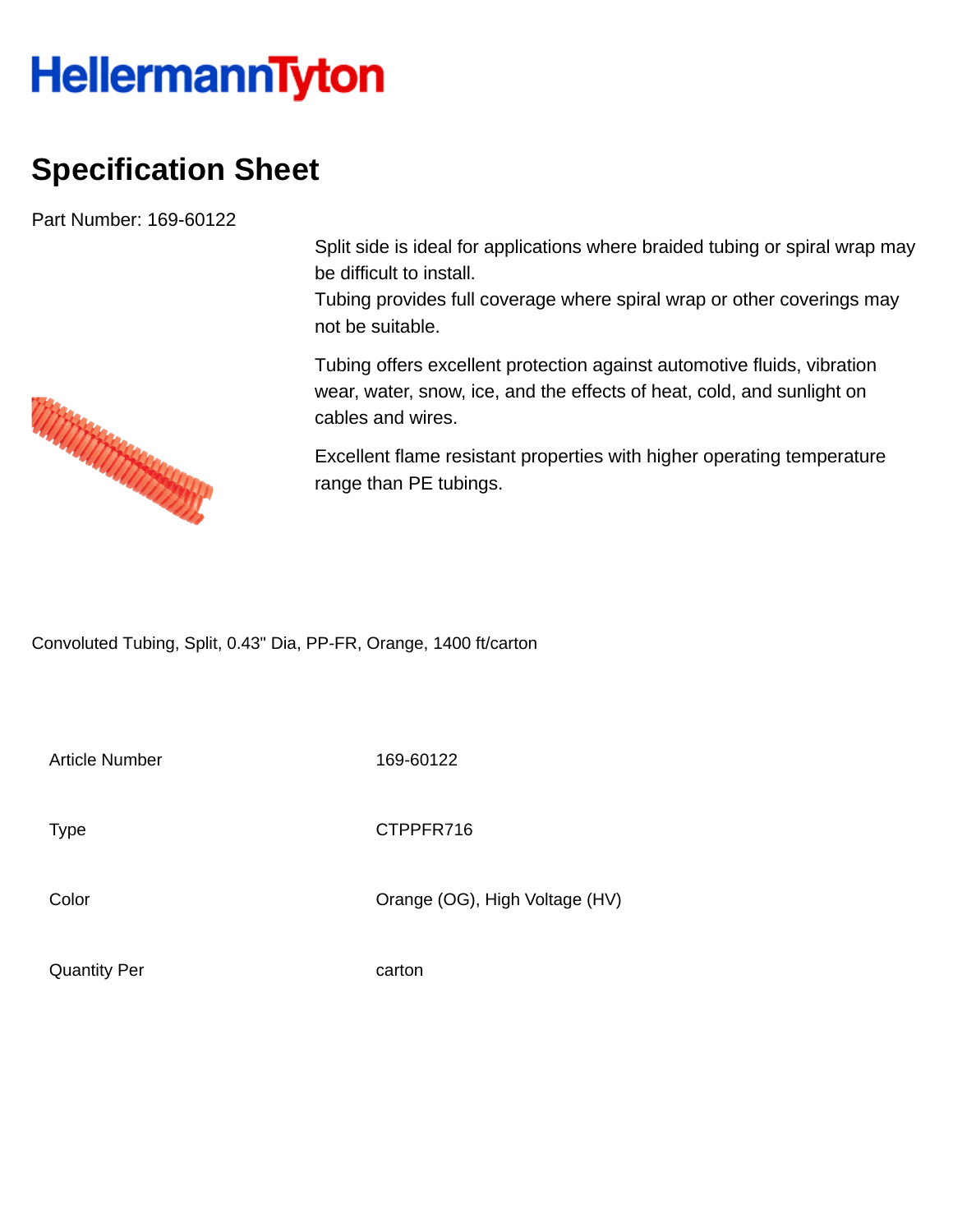| <b>Product Description</b>            | HellermannTyton's Convoluted Tubing, also known at Split Loom<br>Tubing, provides an efficient method of routing and protecting wire<br>harness assemblies, while reducing the chance of installation<br>damage. With a split down the side where you can insert your wire<br>harness, you can just easily install Convoluted Tubing without<br>removal of the entire assembly. It can also serve to protect valuable<br>hoses and cables. Convoluted tubing offer's excellent protection<br>against vibration wear, water, snow, ice and the effects of heat, cold<br>and sunlight on cables and wires. Available in variety of materials<br>providing range of flame resistance and operating temperatures. |
|---------------------------------------|---------------------------------------------------------------------------------------------------------------------------------------------------------------------------------------------------------------------------------------------------------------------------------------------------------------------------------------------------------------------------------------------------------------------------------------------------------------------------------------------------------------------------------------------------------------------------------------------------------------------------------------------------------------------------------------------------------------|
| <b>Short Description</b>              | Convoluted Tubing, Split, 0.43" Dia, PP-FR, Orange, 1400 ft/carton                                                                                                                                                                                                                                                                                                                                                                                                                                                                                                                                                                                                                                            |
| <b>Global Part Name</b>               | CTPPFR716-PPFR-OG                                                                                                                                                                                                                                                                                                                                                                                                                                                                                                                                                                                                                                                                                             |
|                                       |                                                                                                                                                                                                                                                                                                                                                                                                                                                                                                                                                                                                                                                                                                               |
| Length L (Imperial)                   | 1400.0                                                                                                                                                                                                                                                                                                                                                                                                                                                                                                                                                                                                                                                                                                        |
| Length L (Metric)                     | 426.7                                                                                                                                                                                                                                                                                                                                                                                                                                                                                                                                                                                                                                                                                                         |
| Variant                               | Slit                                                                                                                                                                                                                                                                                                                                                                                                                                                                                                                                                                                                                                                                                                          |
| Inner Diameter D (Imperial)           | 0.437                                                                                                                                                                                                                                                                                                                                                                                                                                                                                                                                                                                                                                                                                                         |
| Inner Diameter D (Metric)             | 11.10                                                                                                                                                                                                                                                                                                                                                                                                                                                                                                                                                                                                                                                                                                         |
| Diameter D (Imperial)                 | 0.597                                                                                                                                                                                                                                                                                                                                                                                                                                                                                                                                                                                                                                                                                                         |
| Diameter D (Metric)                   | 15.16                                                                                                                                                                                                                                                                                                                                                                                                                                                                                                                                                                                                                                                                                                         |
| <b>Outside Diameter OD (Imperial)</b> | 0.597                                                                                                                                                                                                                                                                                                                                                                                                                                                                                                                                                                                                                                                                                                         |
| <b>Outside Diameter OD (Metric)</b>   | 15.16                                                                                                                                                                                                                                                                                                                                                                                                                                                                                                                                                                                                                                                                                                         |
| Nominal Diameter (Imperial)           | 7/16                                                                                                                                                                                                                                                                                                                                                                                                                                                                                                                                                                                                                                                                                                          |